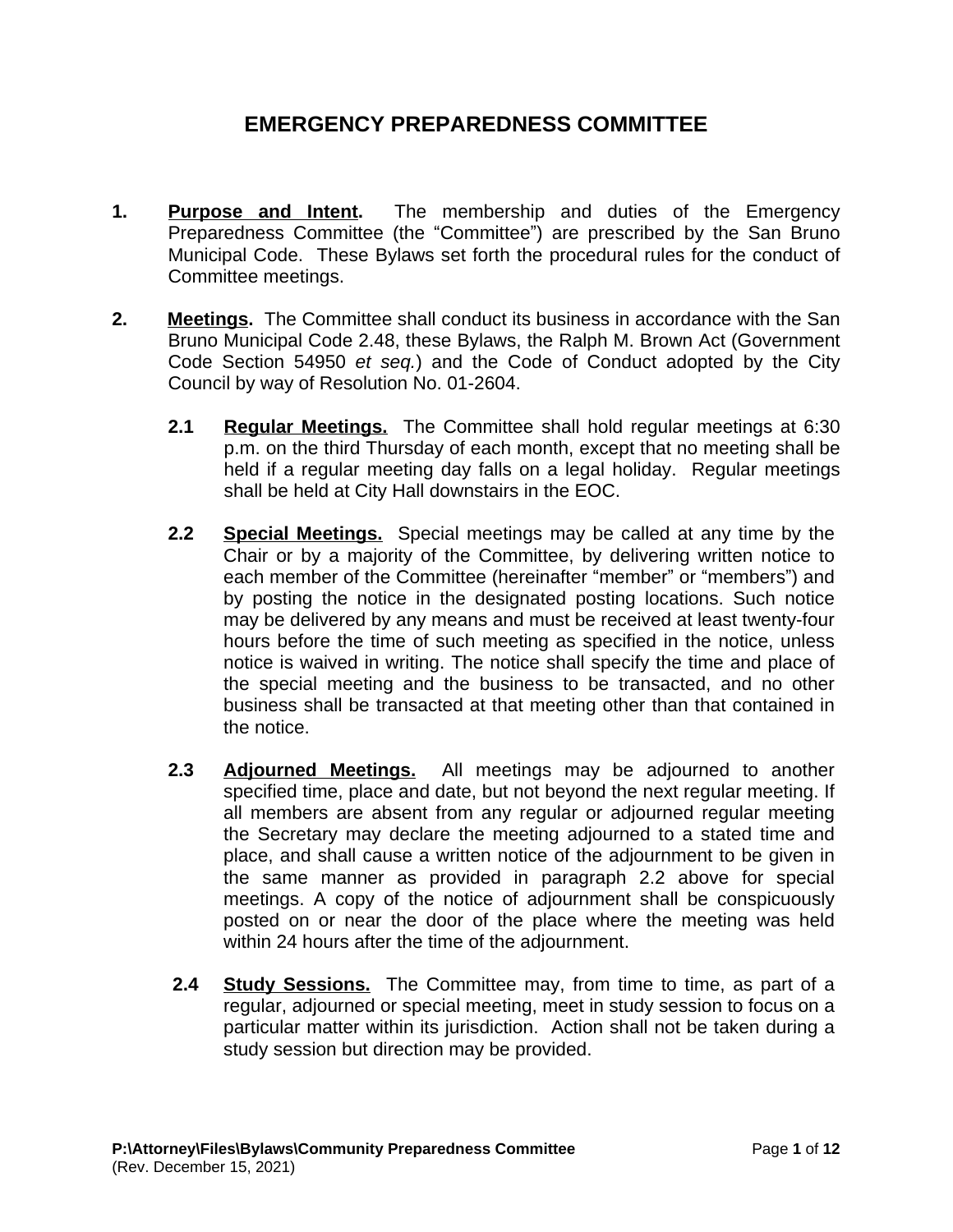- **2.5 Public Meetings.** All meetings and study sessions of the Committee shall be open to the public. Closed sessions may be held only when specifically authorized by the Brown Act.
- **2.6 Cancellation of Regular Meetings.** The Committee may cancel an upcoming regular meeting for lack of a quorum. Notice of the cancellation shall be posted in lieu of an agenda.

### **3. Organization of the Committee.**

- **3.1 Establishment.** There is established an Emergency Preparedness Committee. The Committee shall consist of five residents of the City, but not employees of the City. Members shall be appointed by and serve at the pleasure of the Mayor with the majority approval of the City Council, subject to removal at any time, pursuant to City Council procedures.
- **3.2 Term.** The term of office of each member is four year staggered terms.
- **3.3 Compensation.** No person shall receive compensation for service as a member, except for reimbursement of all such expenses necessarily and legitimately incurred and authorized during the performance of official duties for payment for service as a proctor during administration of employment examinations.
- **3.4 Officers.** The Committee shall elect from its membership a Chair, who shall preside over meetings. The Committee shall also elect a Vice-Chair, who shall preside in the absence of the Chair. The Chair and Vice-Chair are sometimes referred to herein as the "presiding officer." The Chair shall have the following powers:
	- **3.4.1** To call to order the meeting and to conduct the order of business as set forth in the agenda.
	- **3.4.2** To adjust the agenda, if needed, at the time of the meeting with the approval of the Committee;
	- **3.4.3** To move, second, debate and vote;
	- **3.4.4** To rule motions in or out of order;
	- **3.4.5** To determine whether a speaker from the audience has exceeded his or her time or is otherwise out of order;
	- **3.4.6** To rule on questions of parliamentary procedure based generally on Robert's Rules of Order;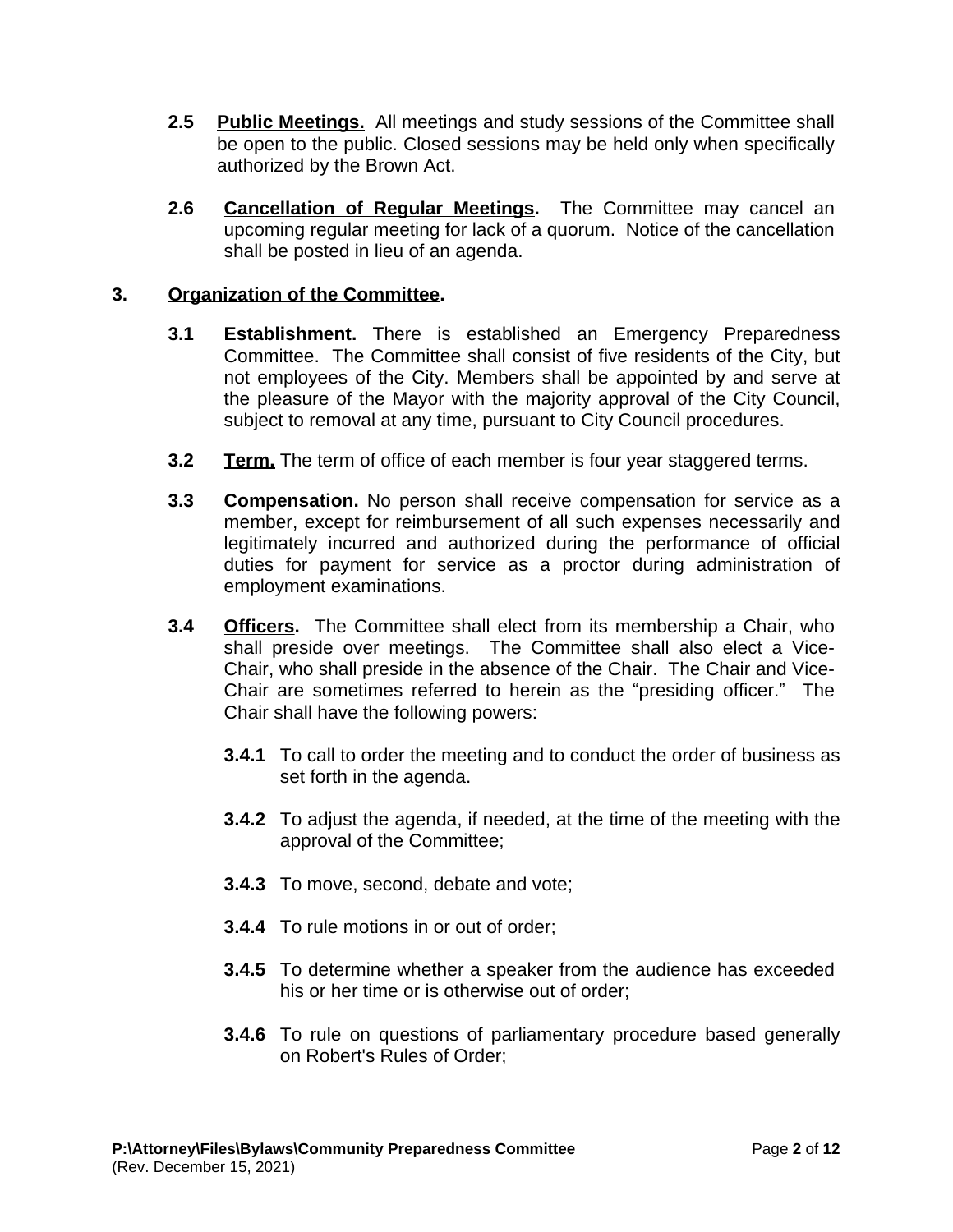- **3.4.7** To sign all resolutions and other documents necessitating his or her signature;
- **3.4.8** To call a brief recess during a meeting;
- **3.4.9** To appoint members to subcommittees with the approval of the Committee; and
- **3.4.10** To maintain decorum.

The presiding officer's determination as to any of the above matters may be overruled by a majority of the members present.

- **3.5 Organizational Meeting.** At its first meeting in December, the members shall elect a Chair and Vice-Chair from among its members.
- **3.6 Term of the Chair and Vice-Chair.** The term of office of the Chair and Vice Chair shall be one year. A member may serve more than one consecutive term as Chair or Vice-Chair. Nothing shall prevent the Committee from removing and replacing the Chair or Vice-Chair at any time during their respective terms, provided that the item is properly on the agenda of the meeting.
- **3.7 Vacancy in the Office of Chair or Vice-Chair.** A vacancy in the office of Chair or Vice-Chair shall be filled for the remainder of the unexpired term by election at the next meeting provided the election has been noticed on the agenda.
- **3.8 Vacancy of a Member's Seat.** A member may resign by submitting his or her resignation in writing to the Chair. The resignation is effective and irrevocable when submitted. In the event of an unscheduled vacancy of any member's seat prior to the expiration of his or her term, the City Council (or in the case of an individual appointment, the applicable Councilmember) may appoint a member to serve the remainder of the unexpired term. The newly appointed member shall take and subscribe to the oath of office before the next regular meeting after his or her appointment by the City Council.
- **3.9 Quorum.** A majority of the total membership of the Committee shall constitute a quorum for the transaction of business. Where there is not a quorum present, the Secretary of the Committee shall announce that no meeting will be held due to lack of a quorum, and shall announce the date of the next regular or adjourned meeting. When a member is disqualified due to a financial conflict of interest, his or her presence shall not be considered in determining the presence of a quorum. Any decision of the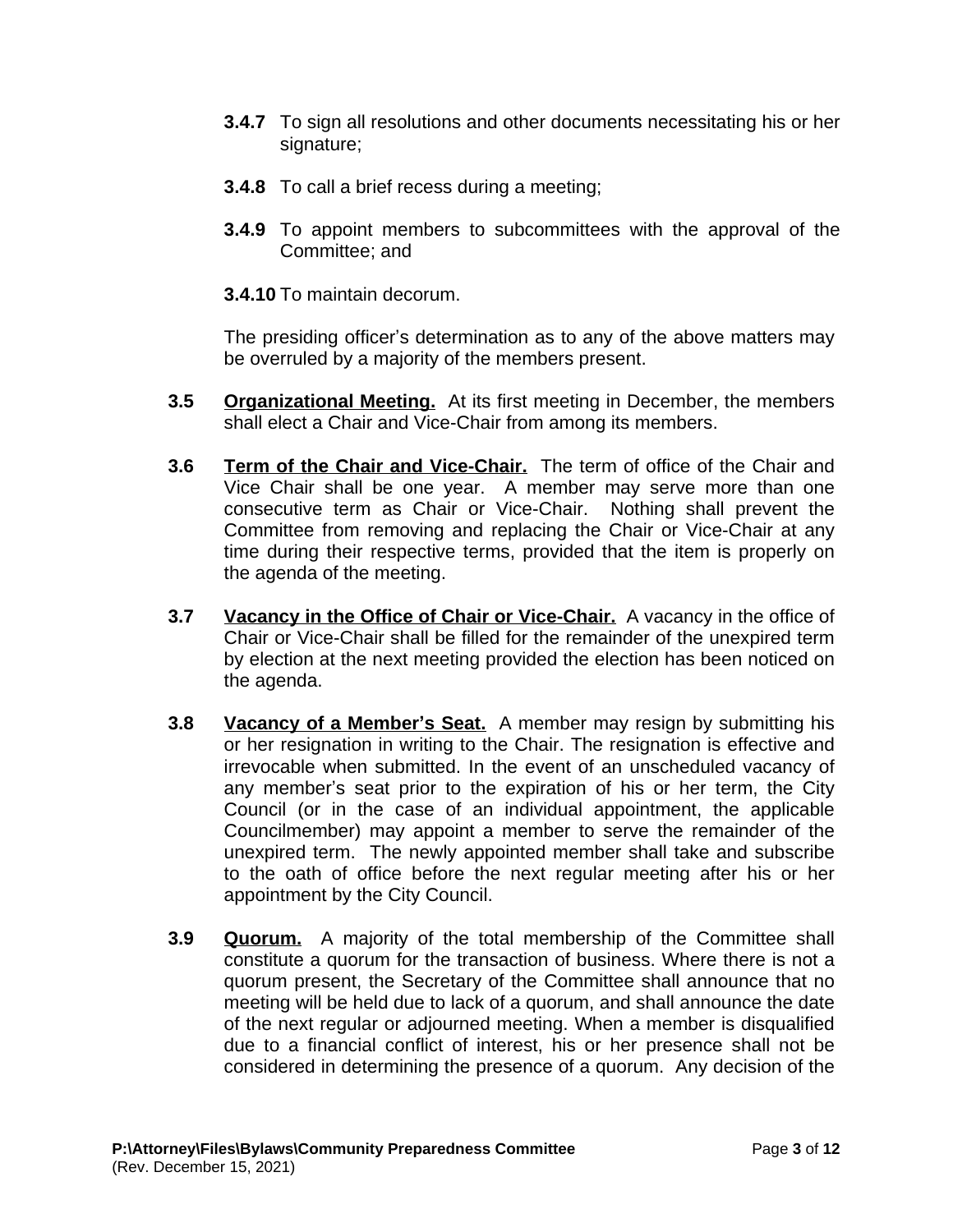Committee shall require a vote of the majority of the members present and qualified to vote.

- **3.10 Subcommittees.** The Committee may from time to time establish either standing or ad hoc subcommittees consisting of any number less than a quorum of its membership for the purposes of studying a specific area of concern. Standing subcommittees (that have a regular meeting schedule or continuing subject matter jurisdiction) are subject to all of the requirements of the Brown Act. The Committee may refer matters to a subcommittee to report back to the full Committee at a future date. The subcommittee report will be considered advisory and its recommendations are subject to action by the full Committee.
- **3.11 Absences from meetings.** If a member of the is absent from three successive regular meetings without being excused by the Committee, or is absent for any reason for more than six regular meetings in any twelvemonth period, the office of such member shall be vacated and the Chair shall immediately notify the Secretary, who shall notify the City Council that said office is vacant. Upon such notification, a successor for the remainder of the term of such member shall be appointed as adopted by Council Policy on July 26, 1976. In order to request an excused absence, a member must notify the Chair or the Secretary of the anticipated absence in advance of the meeting and the request must be noted during call of the roll and reflected in the minutes of the meeting, and is subject to denial by the Committee.
- **3.12 Oath of Office.** Newly appointed members shall take and subscribe to the oath of office before assuming their duties. The oath may be given by a City official authorized to do so by State law.

## **4. Powers and Duties.**

- **4.1** Serve in an advisory capacity to the City Council and City Manager;
- **4.2** The Emergency Preparedness Committee shall have the following duties:
	- **4.2.1.** To prepare the citizens of the city for disaster and emergencies through the provision of emergency preparedness education;
	- **4.2.2** To advise and make recommendations to the director of emergency services regarding the posture of the city to render emergency relief to its citizens and their property in the event of a major disaster;
	- **4.2.3** To maintain liaison with the county disaster office through the disaster coordinator;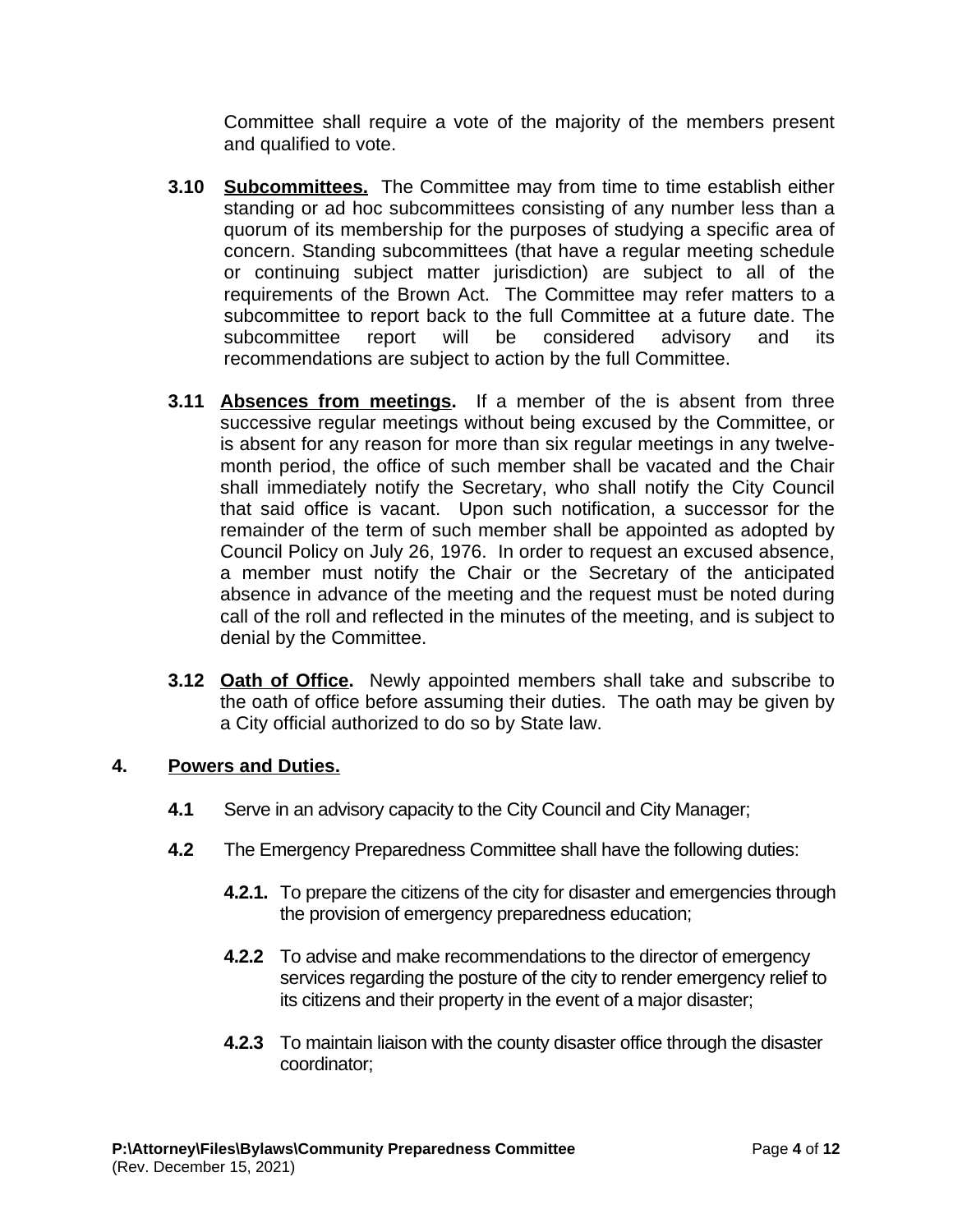- **4.2.4** To compile and maintain a file for ready reference of all resources available within the city that may be required for emergency relief;
- **4.2.5** To act as a planning staff at the direction of the director of emergency services to prepare plans for the protection and relief of the community in the event of a disaster; and
- **4.2.6** To perform such other duties and functions as may be directed by the director of emergency services.
- **4.3** Any official recommendation or actions of the emergency preparedness committee shall be made to the director of emergency services.
- **4.4** The director of emergency services may approve, modify or deny such recommendations or actions, or refer them to the City Council. He or she may also refer matters back to the Emergency Services Committee for further study. (Ord. 1621 § 2, 1999)
- **4.5** Provide other assistance as requested by the City Council or the City Manager.

## **5. The Committee Agenda.**

- **5.1 Preparation of the agenda.** The Secretary of the Committee shall formulate and prepare the agenda for meetings.
- **5.2 Posting of the agenda.** The City Clerk shall cause to be posted an agenda for each regular meeting in the designated posting locations not less than 72 hours prior to the meeting. Agendas for adjourned meetings shall be posted in the same fashion, unless the business to be undertaken is limited to the items on the agenda of the meeting at which the adjournment occurs and the meeting is adjourned to a date within five days of the adjournment. Agendas of special meetings shall be posted and provided along with the notice of the meeting as provided in paragraph 2.2 above.
- **5.3 Affidavit of posting.** Immediately following the posting of the agenda, the City Clerk shall cause to be completed an affidavit of posting. The affidavit shall indicate the time and location of posting, and shall be signed under penalty of perjury. The City Clerk shall retain all such affidavits in accordance with the City's records retention policy.
- **5.4 Order of Business.** Items shall be placed on the agenda substantially according to the following "Order of Business." Upon review of the agenda at the beginning of any meeting, the Committee may change the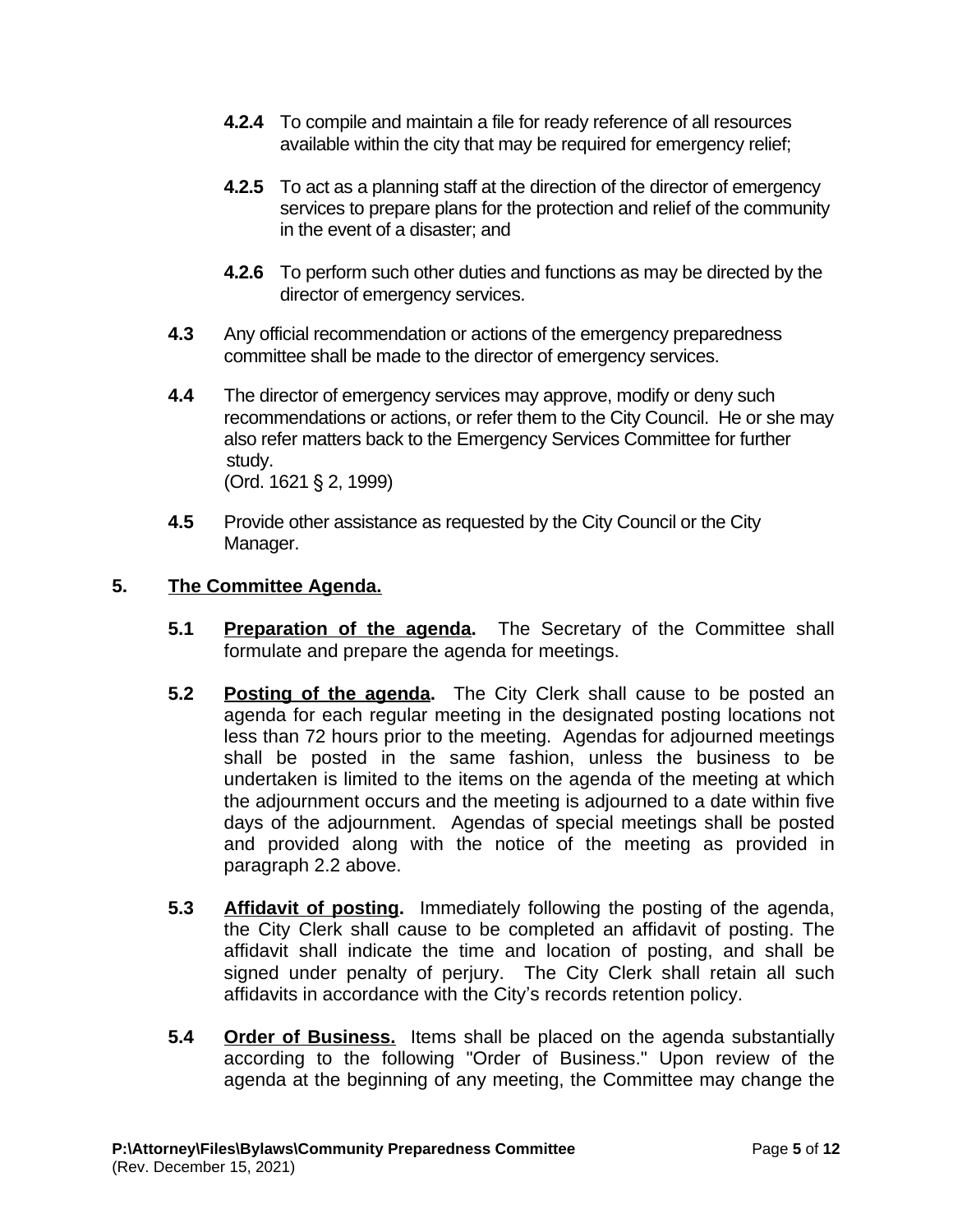order of business in order to promote the efficiency of the meeting. The Order of Business for each regular meeting shall be as follows:

- 1. Call to Order/Roll call
- 2. Pledge of Allegiance
- 3. Approval of the Agenda
- 4. Approval of Minutes (unless approved on the Consent Calendar)
- 5. Public Comments on Consent Calendar and Matters Not on the Agenda
- 6. Consent Calendar
- 7. New Business
- 8. Unfinished Business
- 9. Excluded Consent
- 10. Items from Staff
- 11. Public Comments on Matters Not on the Agenda (remaining comments not heard during previous comment period)
- 12. Items from Members and Subcommittee Reports
- 13. Adjournment
- **5.5 Description of Matters on the Agenda.** All items of business to be transacted shall be described briefly on the agenda in sufficient detail so that a reasonable person can determine the general nature of the matter under consideration. Not every recommendation or conceivable action or alternative need be listed. Generally, each item on the agenda shall contain a staff recommendation and the specific action requested to be taken.
- **5.6 Adding Items of Business to the Agenda.** The Committee shall not discuss or take action on any item of business not listed on the posted agenda except:
	- **5.6.1** Upon a majority determination of the existence of an "emergency" as that term is defined in the Brown Act.
	- **5.6.2** Upon a determination by a two-thirds vote of the members present, or if less than two-thirds of the membership is present, upon a unanimous vote, that there is an immediate need to take action and that the need to take action came to the attention of the City subsequent to the posting of the agenda. If the Committee makes this determination, the minutes of the meeting shall reflect what circumstances gave rise to the need to take action after the posting of the agenda.
	- **5.6.3** Where the item upon which action is to be taken was included on a properly posted agenda for a prior meeting of the Committee occurring not more than five calendar days prior to the date of the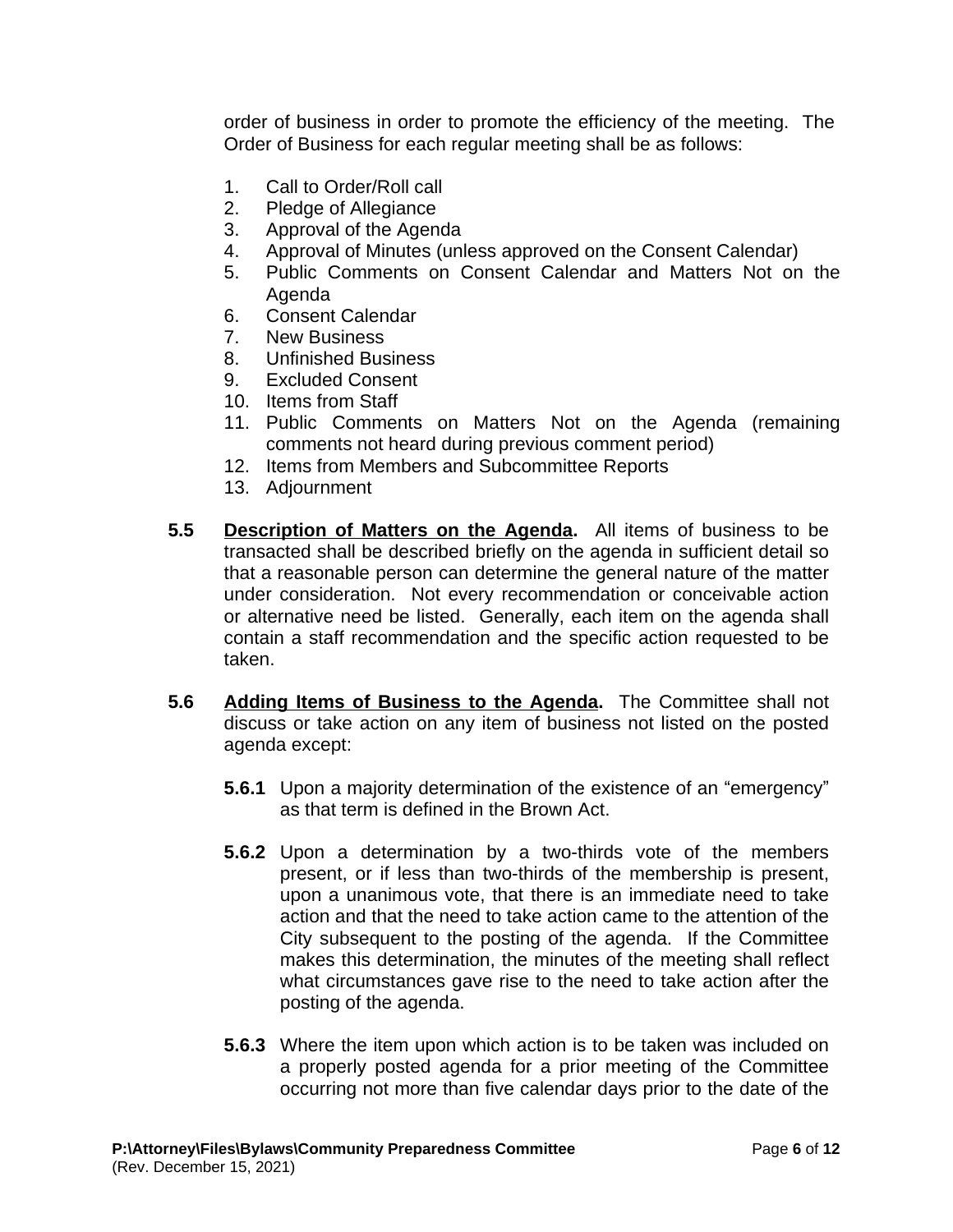meeting at which the item is to be considered, and the item was continued to an adjourned meeting.

- **5.7 Adding Items of Business to a Future Agenda.** Any member may during "Items from Members" request that an item of business within the Committee's subject matter jurisdiction be added to a future agenda. Such requests are subject to approval of the Committee.
- **5.8 Public Comments.** Members of the public shall be permitted to speak on each item of business on the agenda when the item is taken up and before action is taken on the item by the Committee. Each speaker shall have a three (3) minute period to speak; time cannot be ceded to another speaker. In order to facilitate the conduct of the meeting, the Chair or the Committee may lengthen or shorten the three-minute period for all speakers on a particular agenda item based on the number of persons in attendance wishing to speak or the complexity of the matter under consideration. The "Public Comments" item shall be limited to items on the Consent Calendar (and not pulled therefrom) and matters not on the agenda but within the subject matter jurisdiction of the Committee. An individual may speak only once during "Public Comments," either at the first or second public comment period.
- **5.9 Notification.** Upon written request on an annual basis and payment of the fee required by the City's fee resolution, the Secretary will mail agendas or agenda packets to any person.
- **6. Minutes.** The minutes of meetings shall be kept by the Secretary in accordance with the following policy:
	- **6.1** Minutes shall contain a record of all proceedings, motions, and actions, but shall only contain a summary of the discussion, not a verbatim transcription. The minutes shall accurately reflect what occurred at the meeting.
	- **6.2** All motions, whether carried or not, shall be recorded, disclosing the author of the motion and the second, and the roll call vote.
	- **6.3** Minutes of public hearings shall list when available the names and City of residence of all persons who speak during the hearing, and the position they took on the matter. The minutes need not include detailed or verbatim transcriptions of public comments.
	- **6.4** An audiotape recording of all meetings shall be made and said recording tapes shall be kept for a period not less than thirty days following approval of the minutes, and shall be subject to disclosure during that time.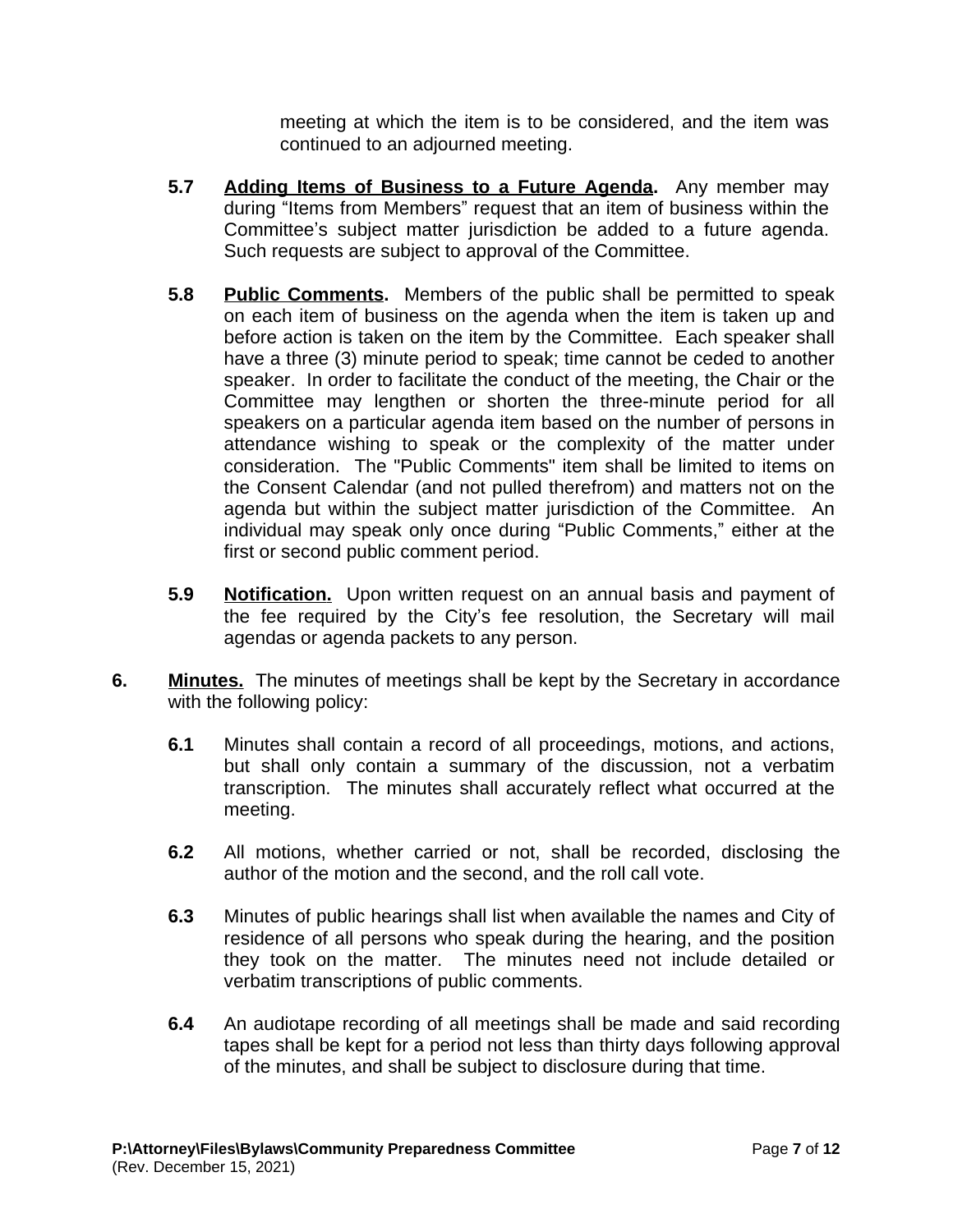- **7. Annual Report.** The Committee shall provide a report to the City Council concerning its actions, activities, and achievements during the preceding year, its goals for the subsequent year and any recommendations for improvement in providing service to the City. A summary of the annual report shall be presented orally at a regular City Council meeting.
- **8. Secretary.** The City Manager or applicable Department Director or his/her designee shall serve as the Secretary for the Committee. The Secretary shall:
	- **8.1** Keep the minutes of all meetings and transmit approved minutes to the City Clerk;
	- **8.2** Give or serve all notices required by law or by these rules;
	- **8.3** Formulate and prepare the agenda for all meetings;
	- **8.4** Be custodian of Committee records;
	- **8.5** Inform the Committee of correspondence relating to business of the Committee and attend to such correspondence;
	- **8.6** Handle funds allocated to the Committee, as directed by the applicable Department Director, and in accordance with its directives, the law, and City regulations; and
	- **8.7** Sign official documents of the Committee.

#### **9. Conduct of Meetings.**

- **9.1 Action by the Committee.** The Committee shall proceed by way of motion. Any member, including the Chair, may make a motion and any member may second the motion except that the same person who made the motion cannot second it. A member may make only one motion at a time and a motion or second may be withdrawn by the maker at any time before a vote.
- **9.2 Adoption by Majority Vote.** A motion shall be adopted by an affirmative vote of a majority of the members present provided a quorum is determined to exist. Members have a duty to vote "aye", or "nay" on each motion. Abstentions shall be cast only if the member declares:
	- **9.2.1** The existence of a conflict of interest or other disqualification from voting; or
	- **9.2.2** A lack of sufficient information upon which to base a vote due to absence from a previous meeting.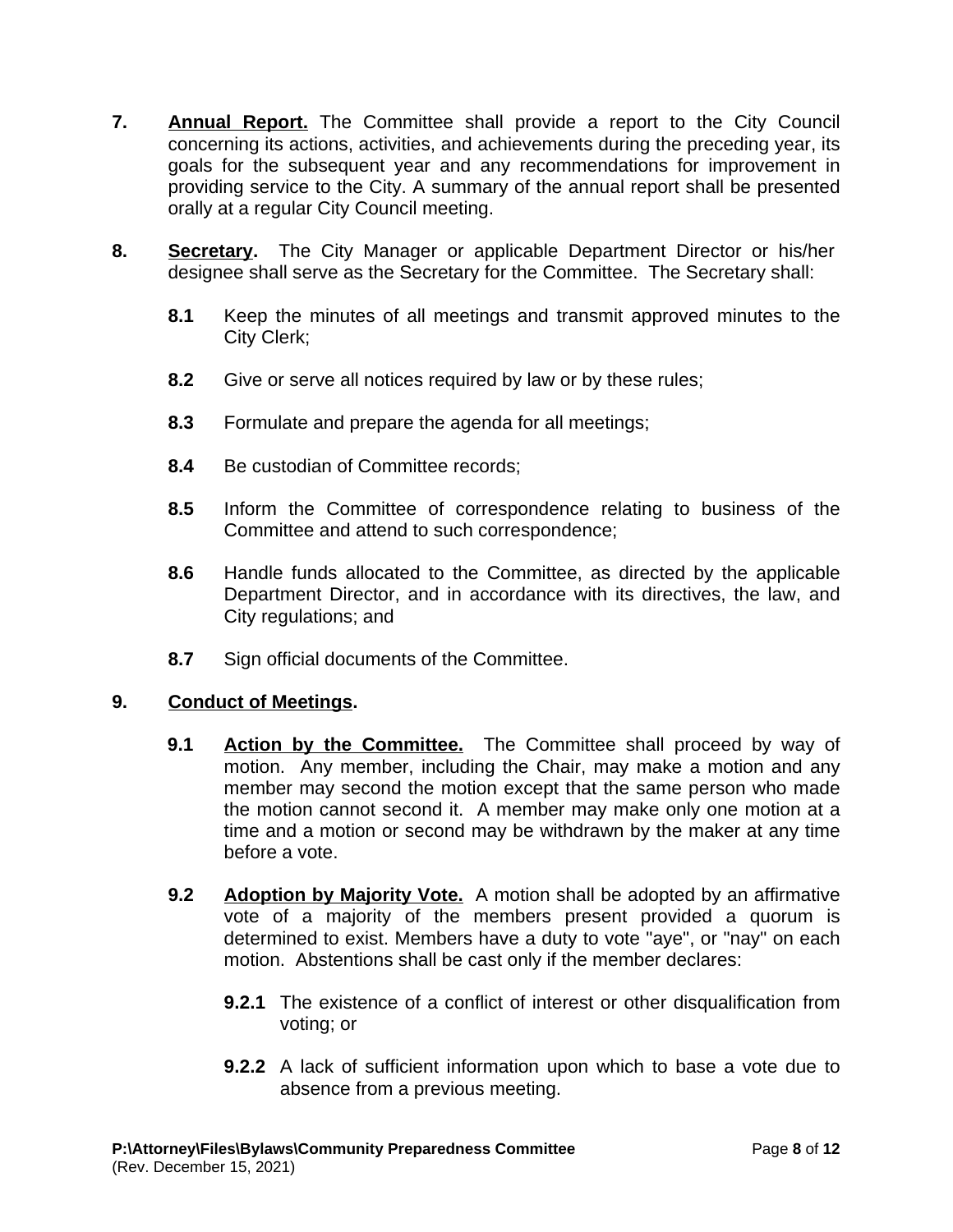Abstentions are not counted in the vote tally.

#### **9.3. Rules of Decorum.**

- **9.3.1 Rules for Members.** Members of the Committee shall conduct themselves in an orderly and businesslike manner to ensure that the business of the City shall be attended to efficiently and thoroughly and to ensure that the integrity of the deliberative process is maintained at all times. Members shall maintain a polite, respectful and courteous manner when addressing one another, City staff and members of the public during meetings. Members shall speak clearly into the microphone so that they can be heard by the audience.
	- a. Communication with Members
		- 1) Members should request the floor of the Presiding Officer before speaking.
		- 2) A member who is speaking shall attempt to avoid repetition and shall limit their comments to the subject matter at hand. Members should express their views without engaging in lengthy debates.
		- 3) When one member is speaking, other members shall not interrupt or otherwise disturb the speaker.
	- b. Communication with Members of the Public Addressing the Committee.
		- 1) Members may question a person addressing the Committee at the conclusion of the person's comments or upon expiration of the person's time to speak. Such questions shall be directed to the person through the Presiding Officer.
		- 2) Members shall not engage the person addressing the Committee in a dialogue with the Committee or City staff, but shall confine communication to a question and answer format conducted through the Presiding Officer.
		- 3) If a member of the audience has addressed the Committee on matters that are not on the agenda, members shall refrain from discussion of the matter. If a member so wishes, the member may, if appropriate, during the "Items from Members" portion of the meeting, direct the Secretary to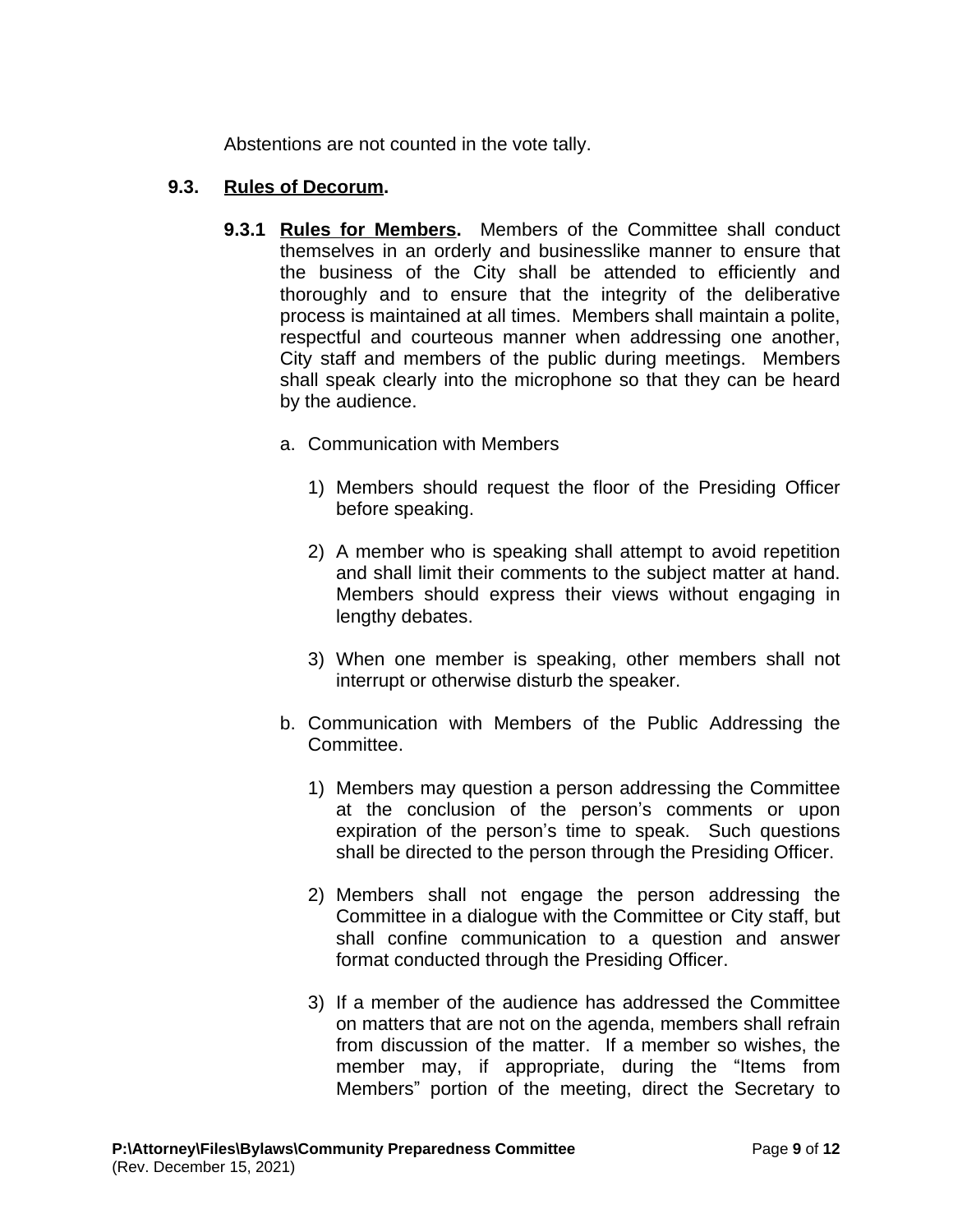place the matter on the next agenda, subject to the approval of the Committee.

### **9.3.2 Rules for City Staff.**

- a. Decorum. City staff shall not engage in public dialogue or debate with members of the public during public meetings. When addressed by the Committee, staff shall respond in a polite and respectful manner.
- b. Role of the Secretary. The Secretary's duties during the meetings include keeping a record of concerns raised by the Committee regarding staff matters and directions for future staff action.

## **9.3.3 Rules for the Public**

- a. Members of the Audience. Members of the audience shall not engage in disorderly or boisterous conduct, including the utterance of loud, threatening or abusive language, whistling, stamping of feet or other acts which disturb, disrupt, impede or otherwise render the orderly conduct of the meeting infeasible. A member of the audience repeatedly or continuously engaging in any such conduct shall, at the discretion of the Presiding Officer or a majority of the Committee, be subject to ejection from that meeting.
- b. Persons Addressing the Committee.
	- 1) Any person wishing to speak in connection with any item of business on the agenda shall first be invited to voluntarily complete a speaker request slip and submit the slip to the Secretary, although completion of the speaker's slip is not required to speak.
	- 2) No person shall address the Committee without first being recognized by the Presiding Officer.
	- 3) No person addressing the Committee shall make repetitious, slanderous or irrelevant remarks, or engage in any other disorderly conduct which disrupts, disturbs or otherwise impedes the orderly conduct of the meetings. Any person who so disrupts the meeting may, at the discretion of the Presiding Officer or a majority of the Committee, be subject to ejection from that meeting.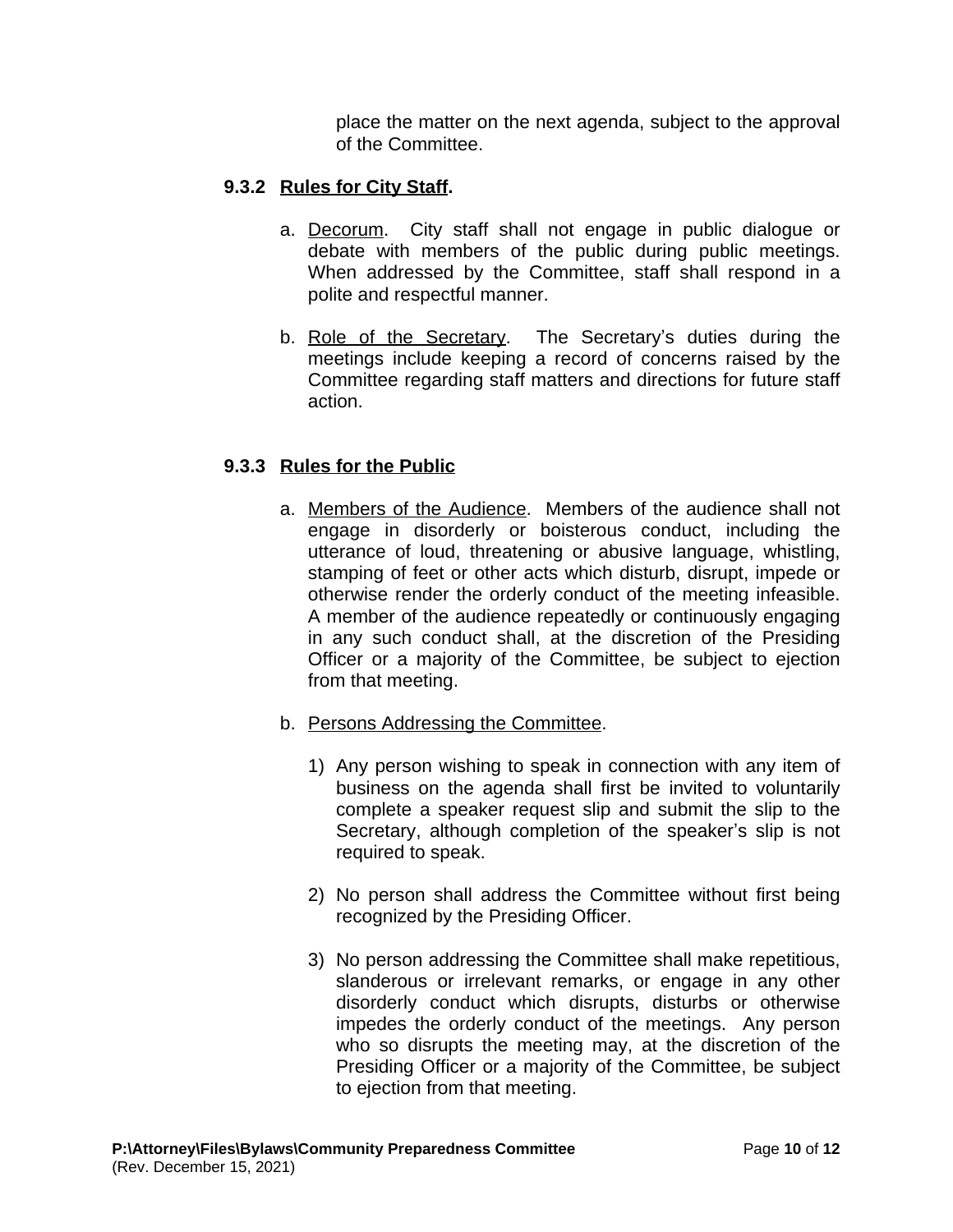### **9.3.4 Enforcement.**

- a. The Chair shall follow the following procedure to maintain decorum:
	- 1) Warning. The Presiding Officer shall request that a person who is disrupting the meeting cease such conduct. If after receiving a warning from the Presiding Officer, the person persists in the violation, the Presiding Officer shall order the person to leave the meeting. If the person does not leave the meeting, the Presiding Officer may order a law enforcement officer to remove the person from the chambers.
	- 2) Removal. A law enforcement officer shall carry out the orders and instructions given by the Presiding Officer for the purpose of maintaining order and decorum. Upon instruction of the Presiding Officer, it shall be the duty of the law enforcement officer to remove from the meeting any person who is disturbing the proceedings.
	- 3) Motion to Enforce. If the Presiding Officer fails to enforce the rules of order and decorum set forth above, any member of may move to require the Presiding Officer to do so, and an affirmative vote of a majority of the Committee shall require the Presiding Officer to do so. If the Presiding Officer fails to carry out the will of the majority of the Committee, the majority may designate another member to act as Presiding Officer for the purpose of enforcing the rules of order and decorum established above.
	- 4) Clearing the Room. If a meeting is disturbed or disrupted in such a manner as to make infeasible or improbable the restoration of order, the Presiding Officer or a majority of the Committee may exercise the authority granted in California Government Code Section 54957.9 by ordering the meeting room cleared and continuing in session in the manner authorized by Section 54957.9 of the Government Code. Members of the press shall be permitted to remain unless they have participated in the disruption.
- **9.4 Adjournment of Meetings.** Meetings shall adjourn not later than 10:30 p.m., or as soon thereafter as the Committee completes the item of business on the table at that hour, in which event items of business not yet addressed shall be continued to the next regular meeting or to an